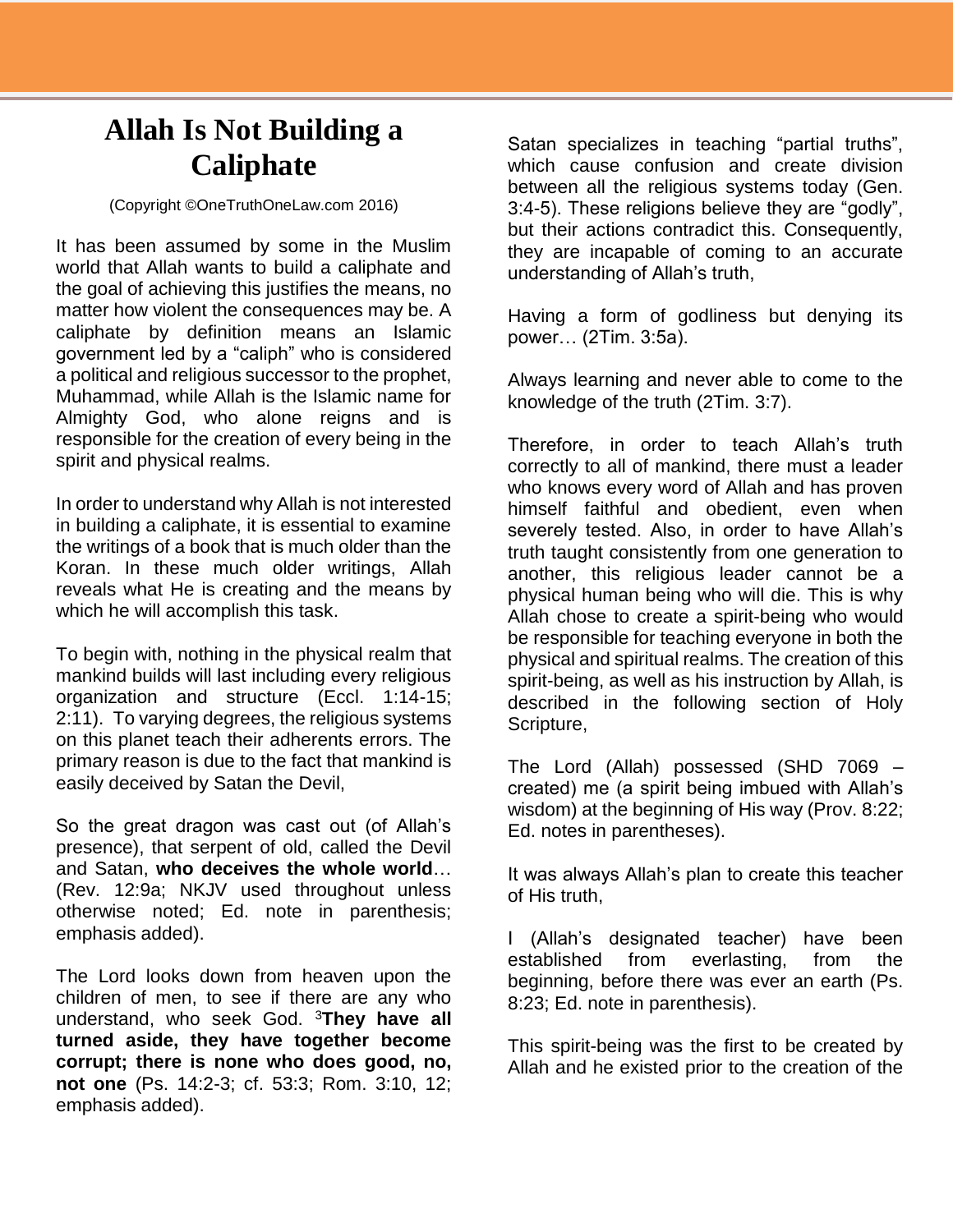heavens and the other spirit beings, often referred to as angels,

When He (Allah) prepared the heavens, I was (already) there, when He drew a circle (vault) on the face of the deep, <sup>28</sup>when He established *the clouds* above (symbol often used to describe angels; see study: Christ and the Pillar of Cloud), when He strengthened the fountains of the deep,  $29$ when He assigned to the sea its limit, so that the waters would not transgress His command, when he marked out the foundations of the earth, <sup>30</sup>Then **I was beside** (SHD 681; near, by, in close proximity, **toward**) **Him, as a master craftsman;** and I was daily His delight, rejoicing always before Him (Prov. 8:27-30; Ed. notes in parentheses; emphasis added).

> ALL THINGS WERE MADE THROUGH HIM (THE TEACHER), AND WITHOUT HIM NOTHING WAS MADE THAT WAS MADE. John 1:3 (note in parenthesis)

A second witness to this truth is found in writings of the Second Covenant that describe this same period of creation,

In the beginning was the Word (utterance, speaker), and the Word was *with* (SGD 4314; near, by, **toward**; cf. Prov. 8:30 above) God (Allah), and the Word was God (a god, or in the Hebrew, "elohim", which describes all the spiritsons of Allah, or angels; cf. Gen. 1:26) (Jn. 1:1).

Going back to the book of Proverbs, this "teacher" that Allah created also learned how to create as he was directed by Allah, including the creation of mankind,

Rejoicing in His (Allah's) inhabited world, and **my delight was with the sons of men** (Prov.

8:31; Ed. notes in parenthesis; emphasis added).

All things were made through him (the teacher), and without him nothing was made that was made (Jn. 1:3; Ed. note in parenthesis).

Everything created was meant to come under the supervision of this teacher, until such time that every sinner is reconciled to Allah. Once this is accomplished, all authority and responsibility will be returned to Allah,

He (Allah) has delivered us from the power of darkness and transferred us into the kingdom of the Son of His love, <sup>14</sup>**in whom we have redemption**, **the forgiveness of sins**. <sup>15</sup>He is the image (SGD 1504; likeness, esp. morally) of the invisible God (Allah), the *firstborn* (Gr. prototokos – first begotten) over all creation.  $16$ For by him (the teacher) all things were created that are in heaven (the heavens) and that are on earth, visible and invisible, whether thrones or dominions or principalities (rulers) or powers (authorities). All things were created through him and for him. <sup>17</sup>And he is before (SGD 4253; prior to – used of time, existed before someone or something) all things, and in him all things consist. <sup>18</sup>And he is the head of the body, the church, who is the beginning, the firstborn from the dead, that in all things he may have preeminence. <sup>19</sup>For it pleased the Father (Allah) that in him (the teacher) all the fullness should dwell, <sup>20</sup>and **by him** (the teacher) **to reconcile all things to Himself** (Allah), **by him** (the teacher), whether things on earth or things in heaven, having made peace through the blood of his cross (Gr. *stauros*; upright "stake", esp. a pointed one, used as such in fences or palisades). <sup>21</sup>**And you**, who once were alienated and enemies in your mind by wicked works, yet now **he has reconciled <sup>22</sup>in the body of his flesh through death, to present you holy, and blameless, and irreproachable in His** (Allah's) **sight** (Col. 1:13-22; Ed. notes in parentheses; emphasis added).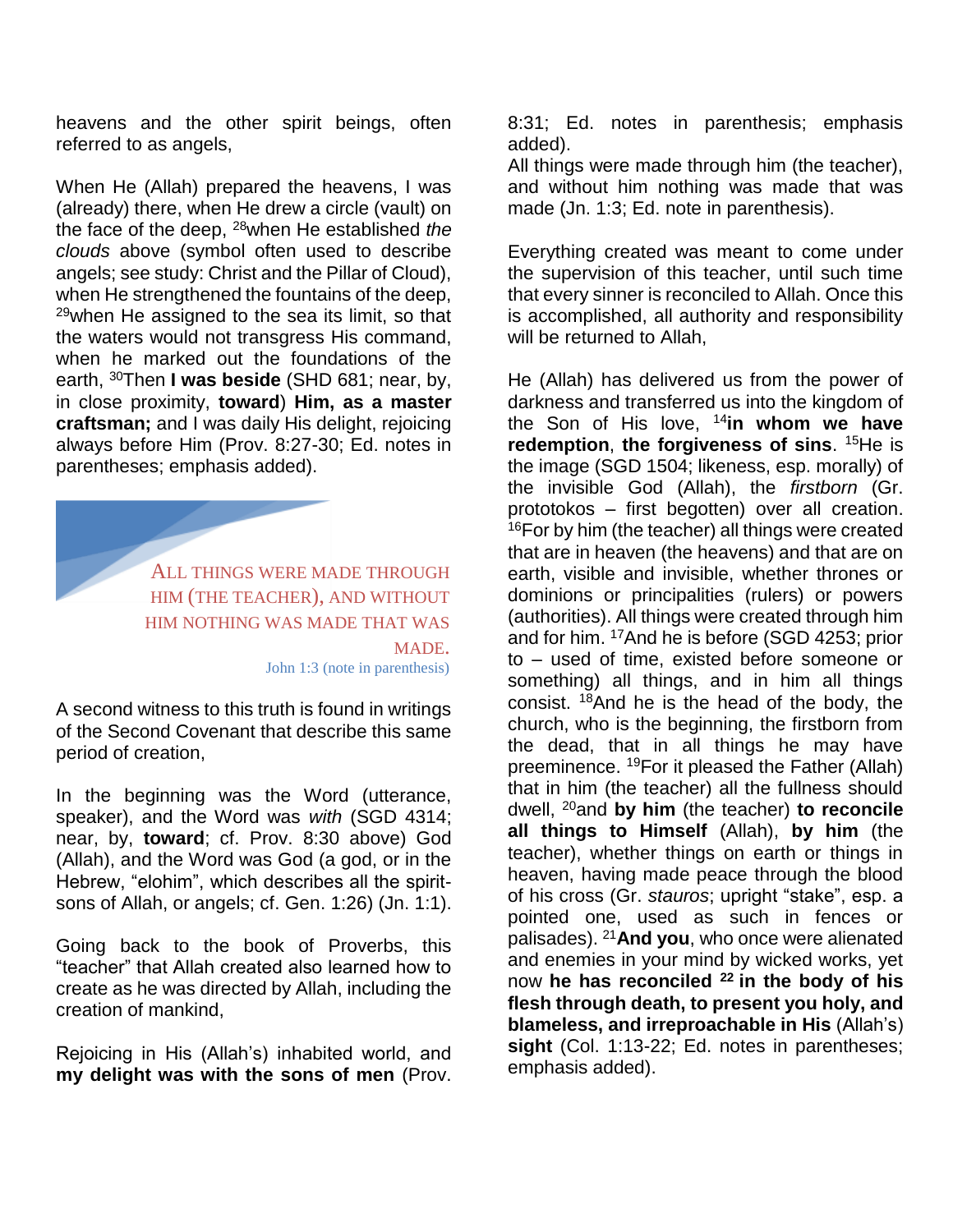Now when all things are made subject to him (the teacher), then the Son himself will also be subject to Him (Allah) who put all things under him (the teacher), that God may be all in all (1Cor. 15:28; Ed. notes in parentheses).

When all these things are accomplished, the following scripture will be fulfilled,

One God (Allah) and Father of all, who is above all, and through all (by the power of His Holy Spirit), in us (Eph. 4:6; Ed. notes in parentheses).

Going back to the book of Proverbs, it is confirmed that Allah's designated teacher is none other than the spirit being who later became known as Jesus Christ,

**Blessed is the man who listens to me** (the teacher)… (Prov. 8:34a; Ed. note in parenthesis; emphasis added).

And a cloud came and overshadowed them; and a voice came out of the cloud, saying, "This is My beloved Son. **Hear him**!" (Mk. 9:7; cf. Lk. 9:35; emphasis added).

Prior to becoming known as Jesus Christ, this spirit being led an entire nation out of a system that worshiped multiple gods. Allah warned the ancient nation of Israel to listen to this teacher, and follow his commands just as mankind is admonished to do today,

Behold, I (Allah) send an Angel before you to keep you in the way and to bring you into the place which I have prepared. <sup>21</sup>**Beware of him and obey his voice**; do not provoke him, for he will not pardon your transgressions; for **My** (Allah's) **name is in him** (cf. Isa. 9:6; Jgs. 13:18; Jn. 5:43). <sup>22</sup>But if you indeed obey his voice and do all that I speak, then I will be an enemy to your enemies and an adversary to your adversaries (Ex. 23:20-22; cf. 1Cor. 10:4; Ed. notes in parentheses; emphasis added).

Metaphorically, this teacher is compared to a door that provides the way into the kingdom of Allah,

**Waiting at the posts of my doors**… (Prov. 8:34b; emphasis added).

**I am the door**. If anyone enters by me (Christ), he will be saved, and will go in and out and find pasture (Jn. 10:9; Ed. note in parenthesis, emphasis added).

This teacher states that whoever finds him finds life, in the sense of everlasting life. This is also corroborated by writings in the Second Covenant,

For **whoever finds me finds life** (everlasting), and obtains favor from the Lord (Allah) (Prov. 8:35; Ed. notes in parentheses; emphasis added).

Jesus said to her (Martha), **'I am the resurrection and the life**. He who believes in me, though he may die, he shall live' (Jn. 11:25; Ed. note in parenthesis; emphasis added).

Jesus said to him (Thomas), "**I am the way, the truth, and the life**. No one comes to the Father (Allah) except through me (as a result of Christ's sacrifice) (Jn. 14:6; Ed. notes in parentheses; emphasis added).

Whoever is given understanding that Christ is the only way through which any sinner can gain entrance into Allah's kingdom, that individual has received the wisdom described in the 8<sup>th</sup> chapter of Proverbs,

But of Him (Allah) you are in **Christ Jesus, who became for us wisdom from God** – and righteousness and sanctification and redemption (1Cor. 1:30; Ed. notes in parentheses; emphasis added).

Anyone who persists in living contrary to every word of Allah, as summarized in His law and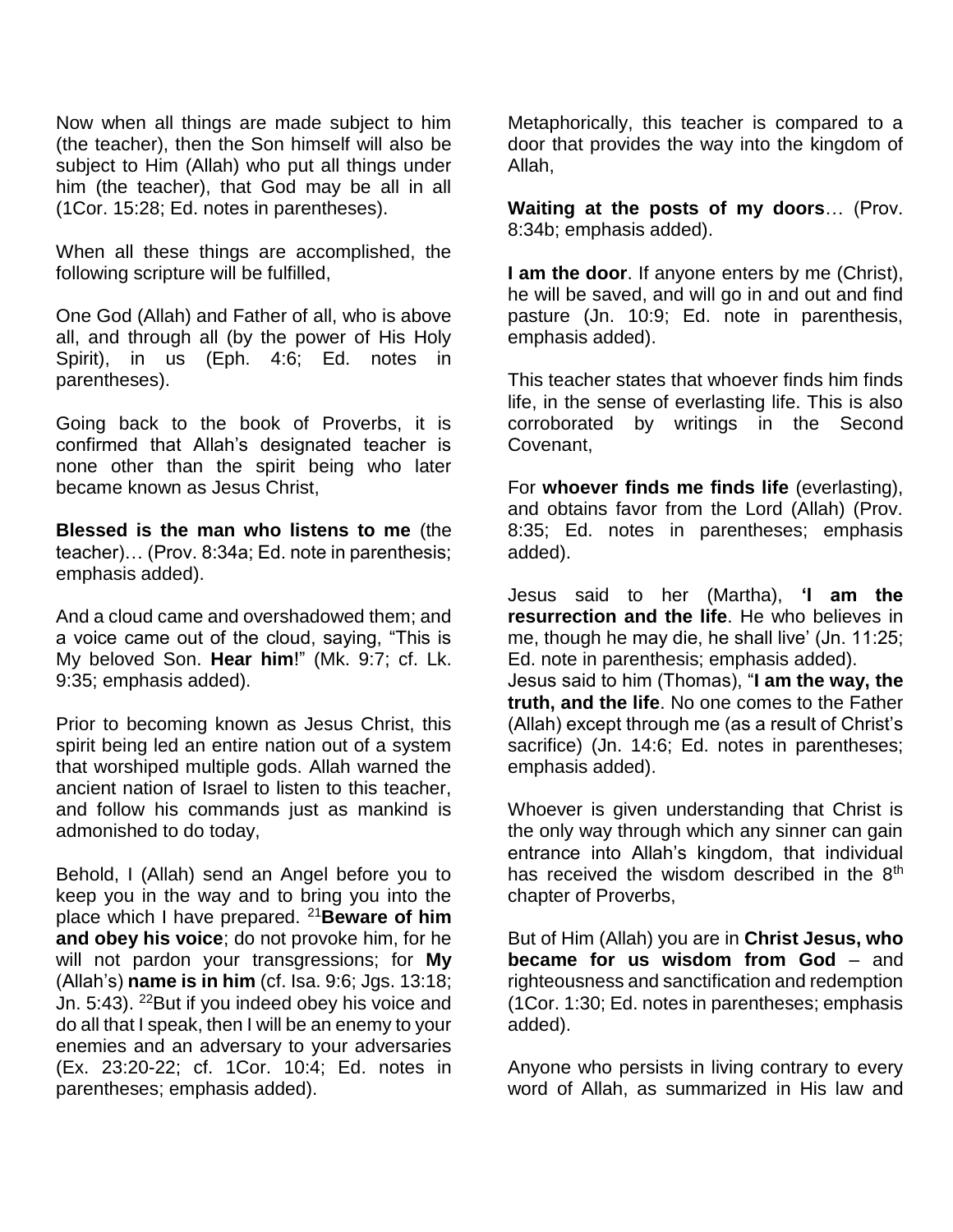commandments, will have to answer to Allah's teacher, and if they refuse to repent will be in danger of everlasting death,

But he who sins against me (cf. Ex. 23:21) wrongs his own soul; all those who hate me love death (Prov. 8:36; Ed. note in parenthesis).

Jesus Christ stated plainly that he is mankind's teacher, and is to be obeyed because he is Allah's delegated representative,

For I have not spoken on my own authority; but the Father (Allah) who sent me gave me a command, what I should say and what I should speak. <sup>50</sup>And I know that His commands are everlasting life. Therefore, whatever I speak, just as the Father has told me, so I speak (Jn. 12:49- 50; Ed. note in parenthesis; cf. Jn. 7:17, 8:26, 28; 8:38; 14:10).

But you, do not be called "Rabbi" (or caliph), for one is your teacher (leader), and **you are all brethren** (Mt. 23:8; Ed. notes in parentheses; emphasis added).

You call me (Christ) teacher and Lord, and you say well, for so I am (Jn. 13:13).

And do not be called teachers, for **one is your teacher, the Christ** (Mt. 23:10; emphasis added).

So Allah is not building a caliphate with a caliph ruling over the adherents of Islam. Nor is He building a Christian kingdom on earth with a Pope ruling over it, or some other human religious leader. Neither does the Jewish religious system with its chief Rabbis have authority to represent God Almighty because they refuse to obey many of the scriptures, in favor of their oral traditions. Unfortunately, mankind as a whole is "dull of hearing" when it comes to the truth about these things,

So also Christ did not glorify himself to become High Priest, but it was He (Allah) who said to him: 'You are My son, today I have begotten

you.' <sup>6</sup>As He also says in another place: 'You are a priest forever according to the order of Melchizedek', <sup>7</sup>who, in the days of his flesh, when he had offered up prayers and supplications, with vehement cries and tears to Him (Allah) who was able to save him from death, and was heard because of his godly fear, <sup>8</sup>though he was a son, yet he learned obedience by the things which he suffered. <sup>9</sup>And having been perfected, he became the author of eternal salvation (everlasting life) to all who obey him (cf. Ex. 23:21),  $10$ called by God (Allah) as High Priest '*according to the order of Melchizedek*,'  $11$ of whom we have much to say, and hard to explain, since **you have become dull of hearing** (Heb. 5:5-11; Ed. notes in parentheses; emphasis added).



Every religious structure and organization built by man is under the influence, to one degree or another, of Satan. Therefore, it is the wisdom of Allah that His delegated leader is Jesus Christ, and not a fallible human being. Individuals that recognize this truth are citizens of the kingdom of Almighty God, also known as the kingdom of Allah,

For our citizenship is in heaven, from which we also eagerly wait for the Savior, the Lord Jesus Christ, <sup>21</sup>who will transform our lowly body that it may be conformed to his glorious body, according to the working by which he is able even to subdue all things to himself (Php. 3:20- 21).

Upon Christ's return, every religious structure or organization built by man will be removed